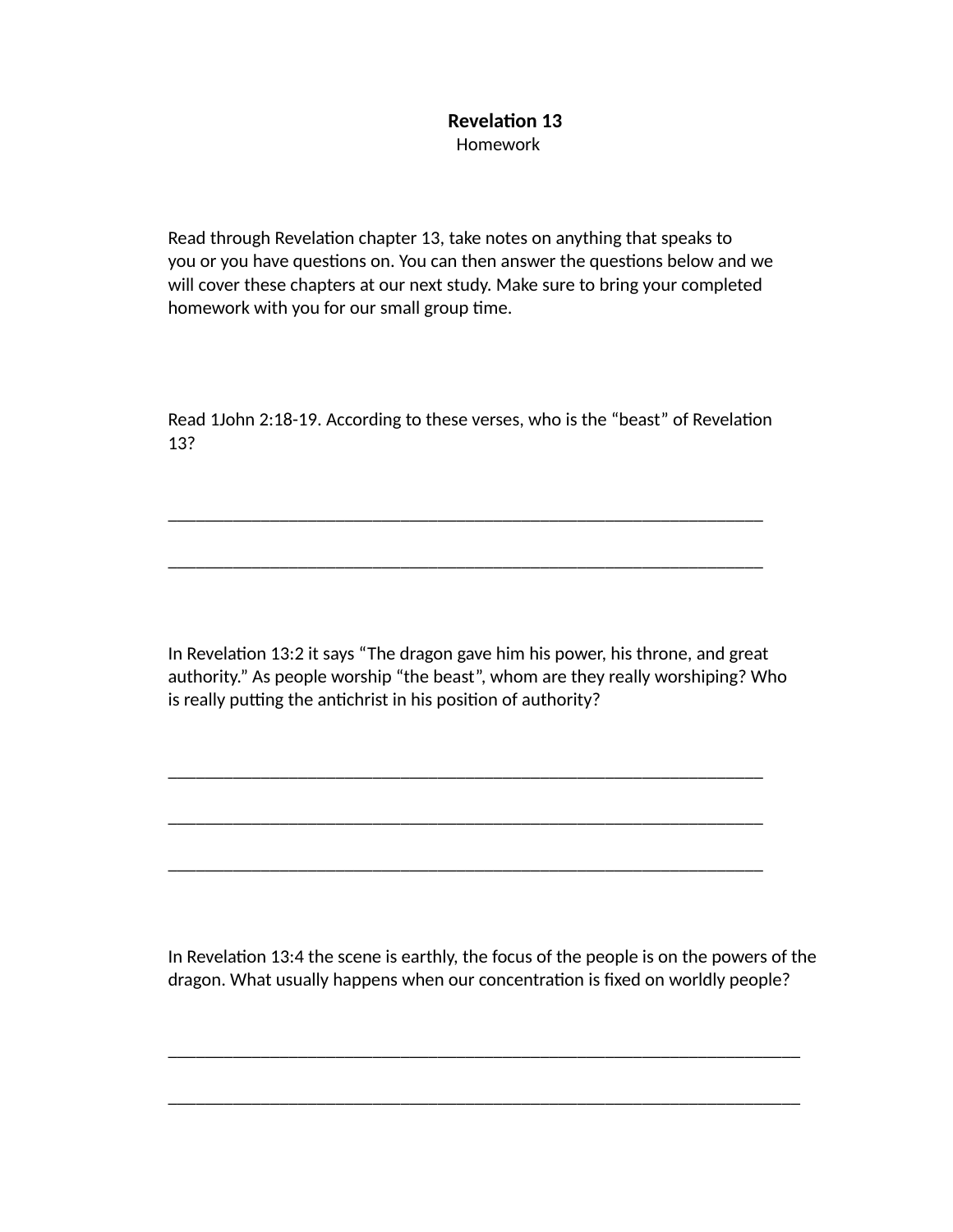What similarities do you see between Daniel 7:25 and Revelation 13:5?

In Revelation 13:8 we see that people will begin to worship the beast. What forms of worship exist today?

How is Revelation 13:10a fulfillment of Romans 12:19?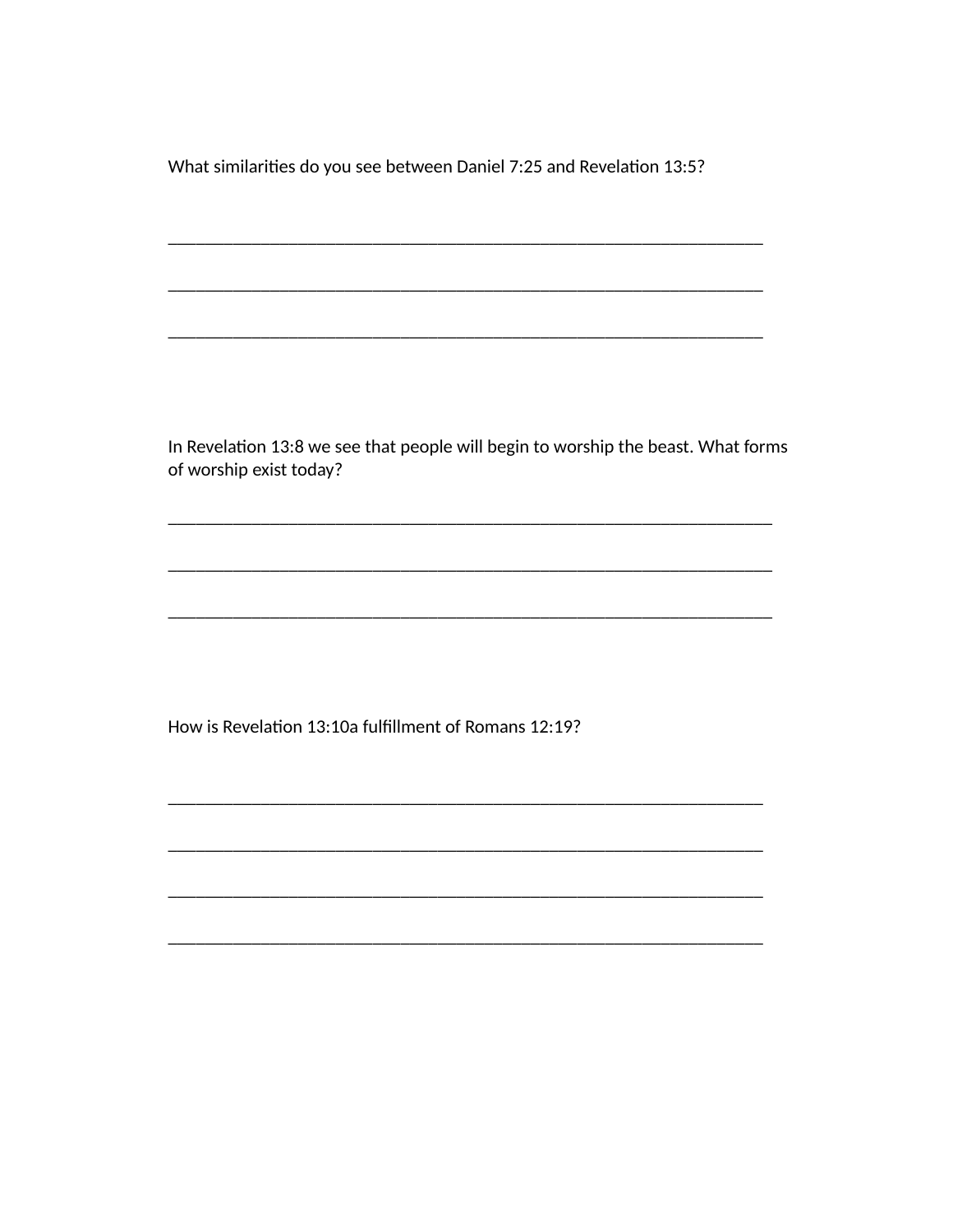Go back and read Revelation 7:3. Do you believe the similarities between the seal of God's servants and the mark of the beast are more than coincidence? Why or why not?

\_\_\_\_\_\_\_\_\_\_\_\_\_\_\_\_\_\_\_\_\_\_\_\_\_\_\_\_\_\_\_\_\_\_\_\_\_\_\_\_\_\_\_\_\_\_\_\_\_\_\_\_\_\_\_\_\_\_\_\_\_\_\_\_

\_\_\_\_\_\_\_\_\_\_\_\_\_\_\_\_\_\_\_\_\_\_\_\_\_\_\_\_\_\_\_\_\_\_\_\_\_\_\_\_\_\_\_\_\_\_\_\_\_\_\_\_\_\_\_\_\_\_\_\_\_\_\_\_

\_\_\_\_\_\_\_\_\_\_\_\_\_\_\_\_\_\_\_\_\_\_\_\_\_\_\_\_\_\_\_\_\_\_\_\_\_\_\_\_\_\_\_\_\_\_\_\_\_\_\_\_\_\_\_\_\_\_\_\_\_\_\_\_

\_\_\_\_\_\_\_\_\_\_\_\_\_\_\_\_\_\_\_\_\_\_\_\_\_\_\_\_\_\_\_\_\_\_\_\_\_\_\_\_\_\_\_\_\_\_\_\_\_\_\_\_\_\_\_\_\_\_\_\_\_\_\_\_

\_\_\_\_\_\_\_\_\_\_\_\_\_\_\_\_\_\_\_\_\_\_\_\_\_\_\_\_\_\_\_\_\_\_\_\_\_\_\_\_\_\_\_\_\_\_\_\_\_\_\_\_\_\_\_\_\_\_\_\_\_\_\_\_

\_\_\_\_\_\_\_\_\_\_\_\_\_\_\_\_\_\_\_\_\_\_\_\_\_\_\_\_\_\_\_\_\_\_\_\_\_\_\_\_\_\_\_\_\_\_\_\_\_\_\_\_\_\_\_\_\_\_\_\_\_\_\_\_

\_\_\_\_\_\_\_\_\_\_\_\_\_\_\_\_\_\_\_\_\_\_\_\_\_\_\_\_\_\_\_\_\_\_\_\_\_\_\_\_\_\_\_\_\_\_\_\_\_\_\_\_\_\_\_\_\_\_\_\_\_\_\_\_

\_\_\_\_\_\_\_\_\_\_\_\_\_\_\_\_\_\_\_\_\_\_\_\_\_\_\_\_\_\_\_\_\_\_\_\_\_\_\_\_\_\_\_\_\_\_\_\_\_\_\_\_\_\_\_\_\_\_\_\_\_\_\_\_

\_\_\_\_\_\_\_\_\_\_\_\_\_\_\_\_\_\_\_\_\_\_\_\_\_\_\_\_\_\_\_\_\_\_\_\_\_\_\_\_\_\_\_\_\_\_\_\_\_\_\_\_\_\_\_\_\_\_\_\_\_\_\_\_

 Who causes the people to receive the mark of the beast either on their forehead or right hand?

By what "tactic" are people forced to take the mark of the beast?